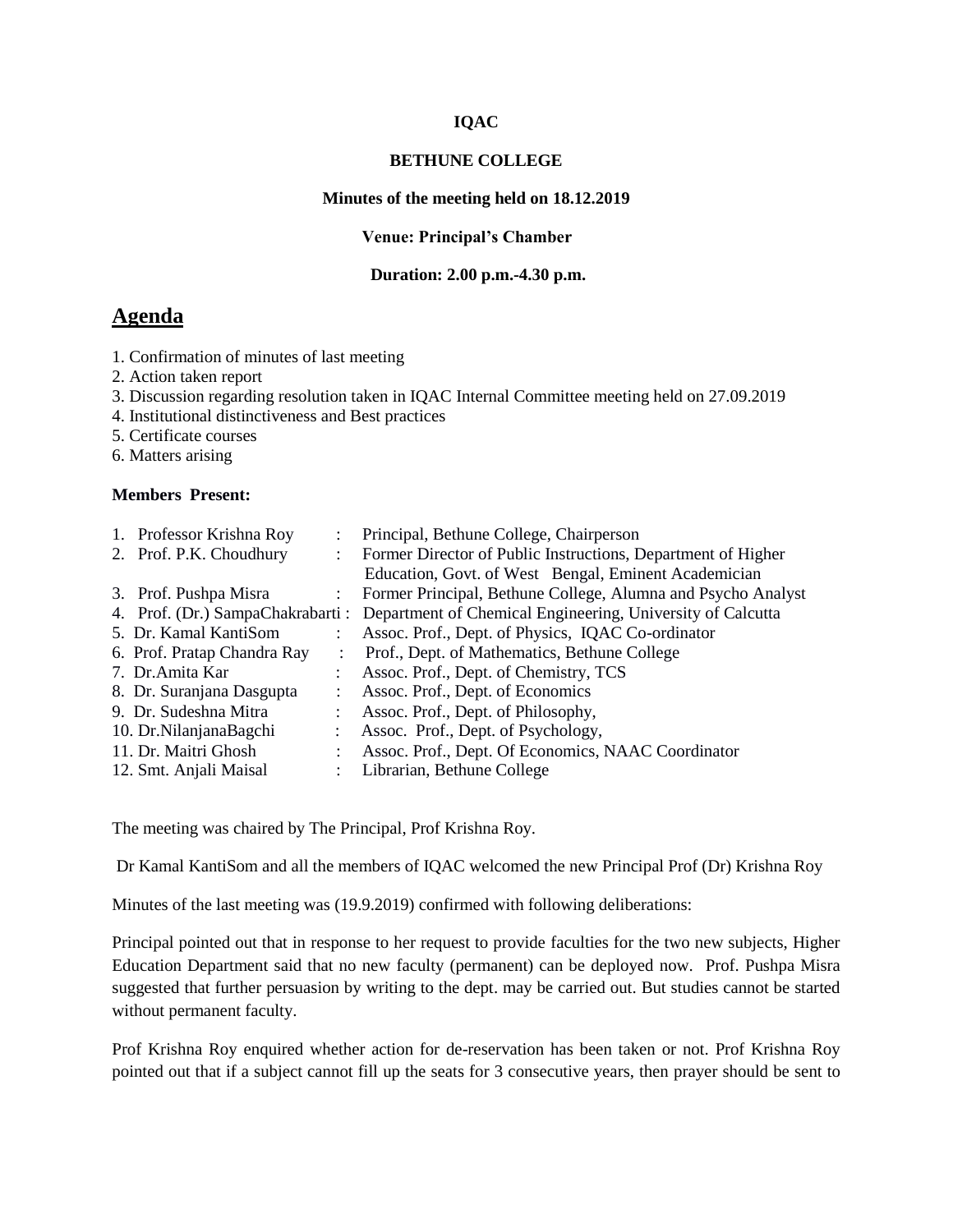the University to reduce the intake capacity. It is being decided that Dept of Sanskrit will be asked to take a departmental resolution for reducing intake and the prayer be placed to the Principal.

Principal informed that for a repeated prayer for Govt. Nominee in Governing Body, 4 names have to be suggested to the DPI. Two of the suggested names were Prof Mamata Ray, Prof Ratnabali Chakraborty.

Dr Sudeshna Mitra informed that final scrutiny of 2014-15 AQAR is going on. Principal said that Sanjib Maharaj (Belur Ramakrishna Mission College) and Sri Debashis Biswas (IC, University of Calcutta) have demonstrated in a seminar how to upload the AQAR in the new format. The process will be completed soon.

Prof Sampa Chakrabarti clarified the difference between Programme Outcome (PO), Programme Specific Outcome(PSO) and Course Outcome (CO), responding to Dr Sudeshna Mitra's enquiry.

Course no. Course name Course outcome

- Can be uploaded in this format
- Course name may be hyperlinked for detailed syllabus

Prof Pratip Choudhury pointed out that some crosscutting issues have to be included in the curriculum like gender issues etc. Also, the research committee has to screen the research proposals such that they are sent in proper format. Knowledge has to be disseminated about Intellectual Property Rights.

Principal informed that some colleges keep the proceedings of departmental seminars (abstract and full paper) in spiral binding. A volume with ISSN can then be brought out by selecting papers from this anthology. Dr Kamal Kanti Som informed that the volume on 50 years of Physics teaching is in the press.

# **Action Taken Report**

- Dr Sudeshna Mitra informed that two special seminars for preparation of NAAC were organized. On 22.10.19 Sri Debashis Biswas (IC, University of Calcutta) deliberated on Preparation of NAAC. On 28.11.2019, Swami Shastrajnananda ji and Sri Debashis Biswas were present as speakers.
- Tuesday lectures have been started. First lecture was held on  $3<sup>rd</sup>$  Dec, 2019. Speaker: Prof (Dr) Krishna Roy.
- FD w.e.f. 30.9.2019 has been opened with Rs. 50 lakhs from the non Govt. fund as proposed in the IQAC meeting dated 19.9.2019. It was also resolved in the same meeting that the interest earned from this FD be utilized for
	- 1. Principal's Gold Medal Annual Prize
	- 2. Quality Enhancement proposals to be placed before IQAC and to be funded as recommended by the IQAC.
- Creation of knowledge repository initiated
- Dr Sudeshna Mitra asked for suggestions regarding the feedback of students on mentoring whether the students of the college be assigned at random to teachers from other departments as suggested by Prof Pratip Choudhury, who also gave an outline of this process and method. Principal corroborated this with her experience and example.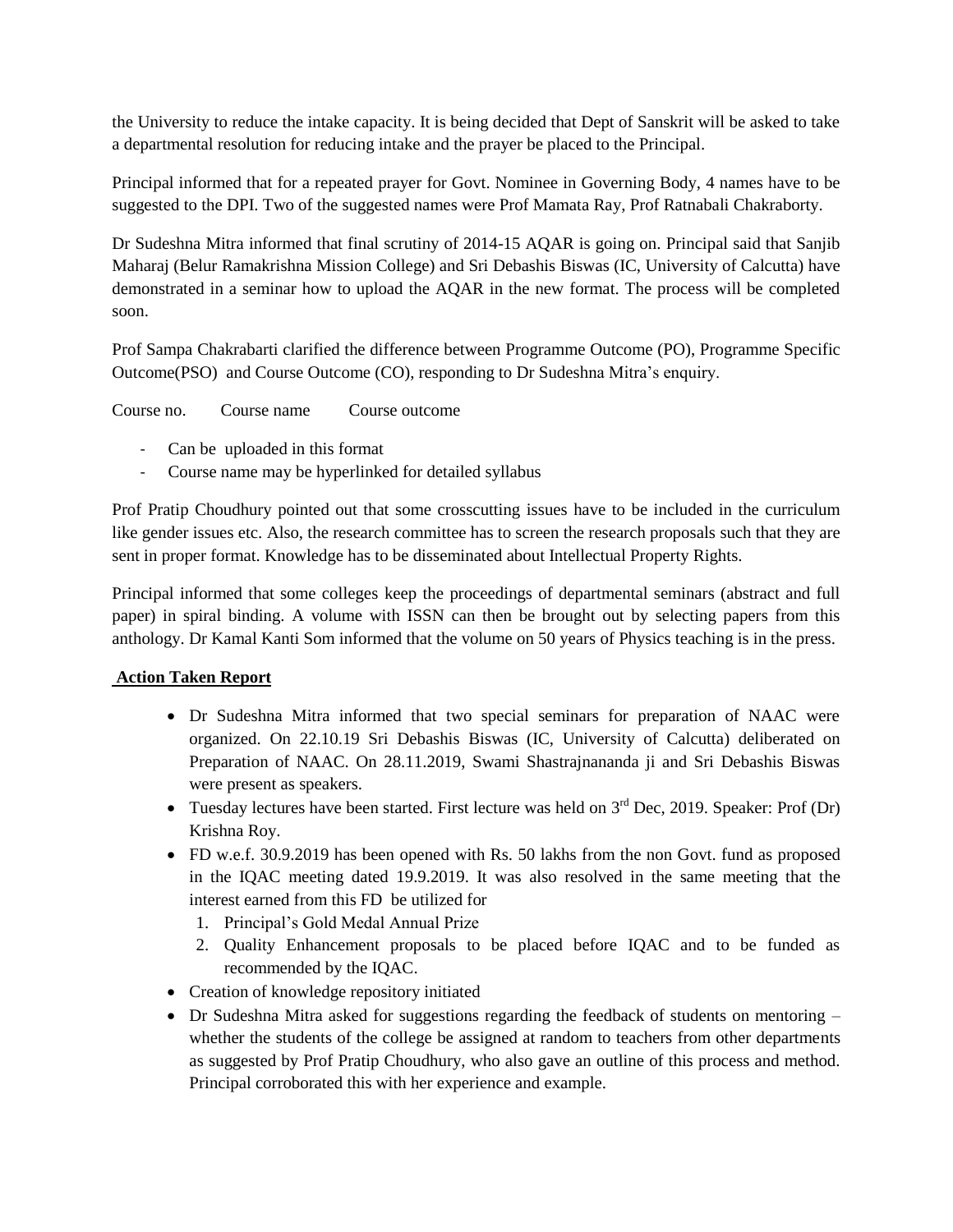Prof Sampa Chakrabarti suggested that quantified feedback with scaling and graphical representation has to be designed for taking course feedback. Prof. Pratip Choudhury suggested that an option for 'poor' should also be there to be placed on a 5 point scale. It is resolved that students' feedback for every course will henceforth be started by designing the feedback questionnaire in the above discussed way.

Prof Sampa Chakrabarti said that she will try to contact for installing e- waste. Dr Chakrabartiwill ask the Pollution Control Board in this matter.It is resolved that an enclosure for segregating e-waste will be put up. Principal informed that the Jt. DPI and accountant (names will come from the Directorate) who will suggest her to dispose junk by the Junk Disposal Committee. The college will act according to their directions.

# **Agenda – 3**

Papiya Dutta Roy Memorial Prize fund created as proposed in an internal meeting of IQAC on 27.9.2019.

- An amount of 5 lakhs was fixed in SBI, Beadon Street Branch.
- The interest earning will be deposited to the already existing Papiya Dutta Roy Memorial Endowment fund.
- Interest Proceeds will be utilized for awarding Papiya Dutta Roy Memorial Gold Medal in Social Sciences (40%) and for organizing memorial lectures (60%).

# **Institutional Best Practices and Institutional Distinctiveness**

Dr Sudeshna Mitra informed that the two best practices of NAAC

- 1. Organising seminars on Luminaries of Bengal Renaissance
- 2. Maintaining Biodiversity in College Campus

Distinctiveness – Oldest Women's college in Asia, Alumni profile

Prof Misra suggested that Archive maintenance can be a best practice. Prof Misra pointed out that Dr Rupamanjari Ghosh received the best 'Stree Shakti' award.Principal informed that almost 200 students wrote essays on 200 years of Vidyasagar as a best practice. Seminars are being organized by Students Activity Cell, Dr Satarupa Bandyopadhyay being in charge.

# **Certificate courses**

Dr Maitri Ghosh raised the issue of Certificate course for NAAC. Principal Madam said that 30 hours duration of the course can't be allotted now taking time away from class hours. Prof P. Choudhury narrated his experience about the Communicative English Course. Students do not turn up and this course is not appropriate for Bethune College because all students are enabled for English speaking. Principal Madam suggested 'beautician course' for this college. Regarding Foreign Language (Spanish) course, Principal suggested that Govt. is now not permitting MoU with non-Govt. organizations. So it was decided that this field of certificate course will be left and marks for NAAC be scored from other fields.